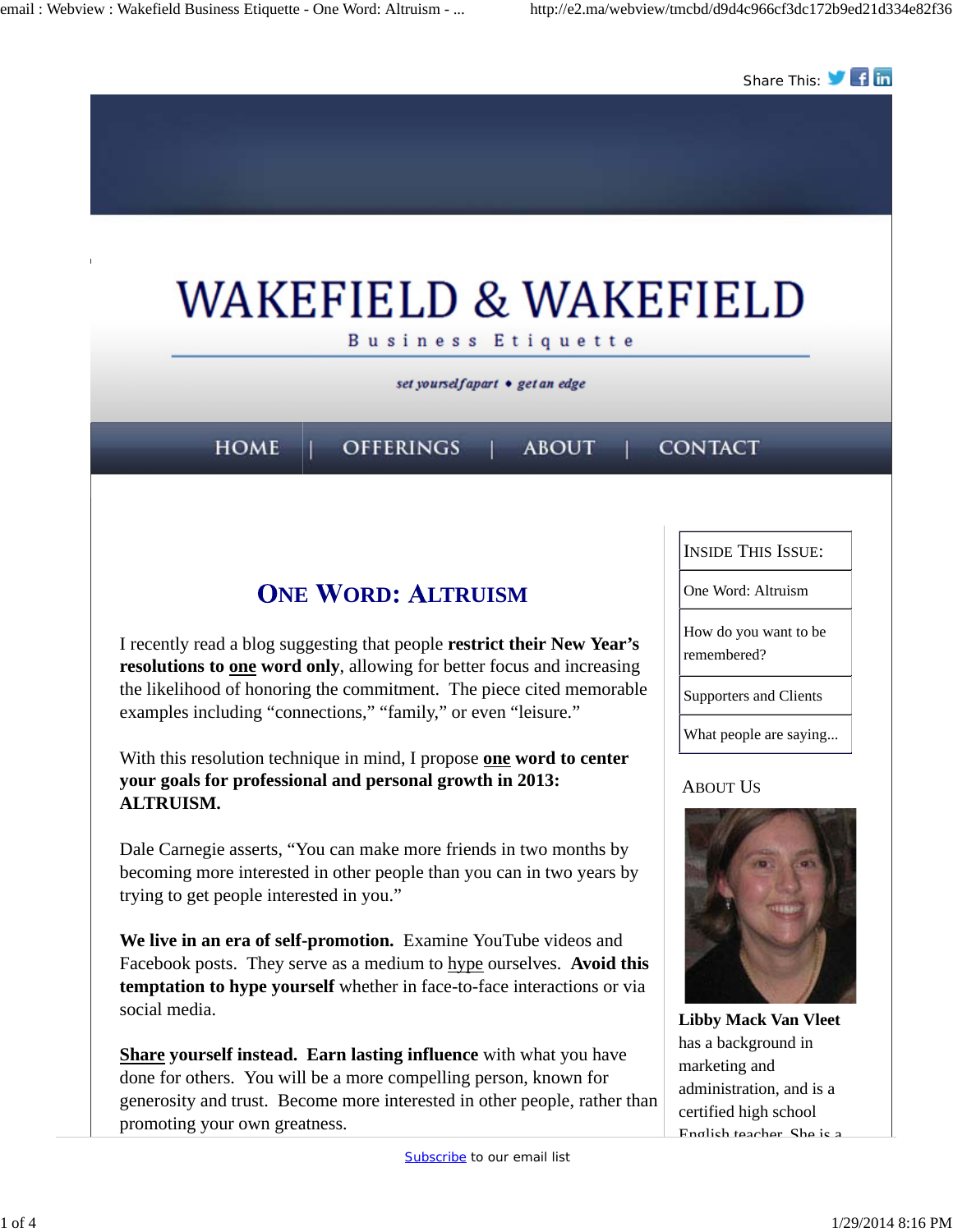### Pursue ALTRUISM in 2013 and **take the quickest path to setting yourself apart.**

#### **Source:**

.

Cole, Brent. *How to Win Friends and Influence People in the Digital Age*. New York: Simon & Schuster, 2011. Print.

### **YOUR Business Etiquette Topics:**

**Submit your thoughts and questions to libby@wakefieldetiquette.com. Libby will address your ideas in upcoming issues of our newsletter.**

## **OW DO YOU WANT TO BE REMEMBERED**

Libby Van Vleet and her father Wake Mack promote business etiquette. It is a smart and easy way to retain clients. Increase business earnings and sales. It is time to take your employees to the next level.



When you retain the services of Wakefield & Wakefield, be prepared for success as your staff members maximize their potential and exceed expectations.

Set yourself apart to get an edge. People will remember!

*For further information about Wakefield & Wakefield, contact Libby at 503-893-9253 or libby@wakefieldetiquette.com.*

## **UPPORTERS AND LIENTS**

#### *Thanks to all of our fabulous clients and supporters.*

- Arlington Club Speakers Corner Arlington Club
- CB Richard Ellis, Inc. Mike Wells, Managing Director
- Isler Northwest LLC Tania Gitch, C.P.A.
- National Charity League, Inc. Sarah Allen, Portland Chapter
- Perkins Coie LLP Stephen English, Partner Litigation
- Washington Trust Bank Linda Williams, President, Oregon Region

graduate of Colorado College and Chapman University.



**Wake Mack** is a former lawyer, local businessman and financial services development officer. He graduated from Notre Dame, Willamette College of Law, and served in the U.S. Marines Corps.

www.wakefieldetiquette.com 503-893-9253

#### WISE WORDS

"Do not wear your courtesy like a watch, to be taken out now and then when you want to impress people. Be courteous always, wherever you go, with whomever you happen to be."

*– Sister Mary Mercedes*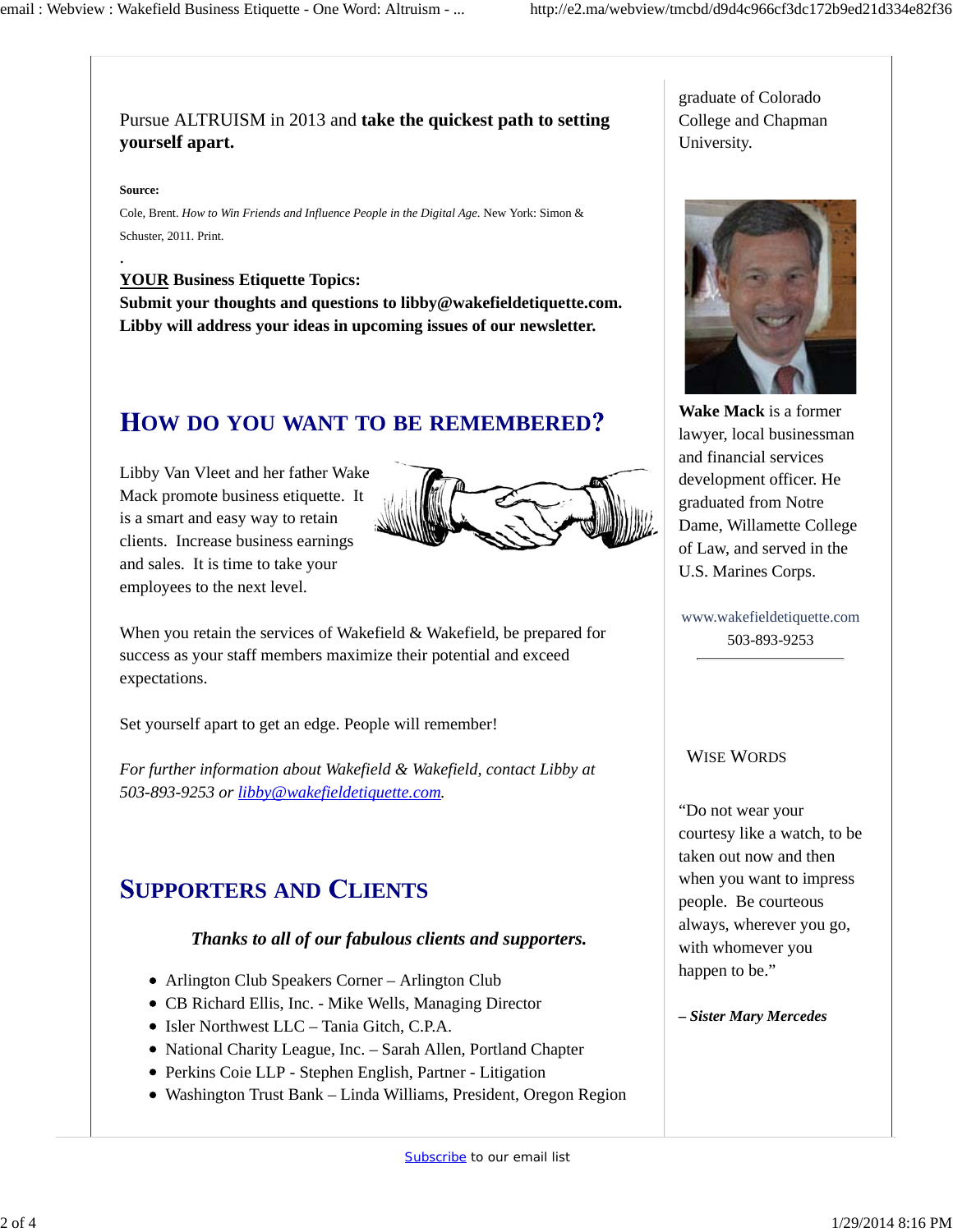# **HAT PEOPLE ARE SAYING**

"Excellent, practical guidance to avoid embarrassing social mistakes and to maximize the business opportunities created by social interactions." *Stephen English, Partner - Litigation, Perkins Coie LLP*

"Thank you, Wake -- You and Libby were a breath of fresh air for us. Thank you for taking your time to share such timeless information with us." *John Chambers, C.P.A., Isler Northwest LLC*

"Thank you. All of us have more than a few important take-aways – and it was fun too."

*Linda Williams, President, Washington Trust Bank, Oregon Region*

"Thank you for your wonderful presentation today. My colleagues and I enjoyed it immensely and are sure we will put it to good use." *Ray Jordan, President, Ray Jordan, PC*

"There has been a lot of 'buzz' about [your presentation]. People are really interested in the subject, love the positive ways that you present it, and want more."

*Amy Fields*



5331 S.W. Macadam Avenue, Suite 258-432, Portland, OR 97239 503-893-9253 libby@wakefieldetiquette.com www.wakefieldetiquette.com

This email was sent to . To ensure that you continue receiving our emails, please add us to your address book or safe list.

**manage** your preferences | **opt out** using **TrueRemove®** Got this as a forward? **Sign up** to receive our future emails.

Subscribe to our email list